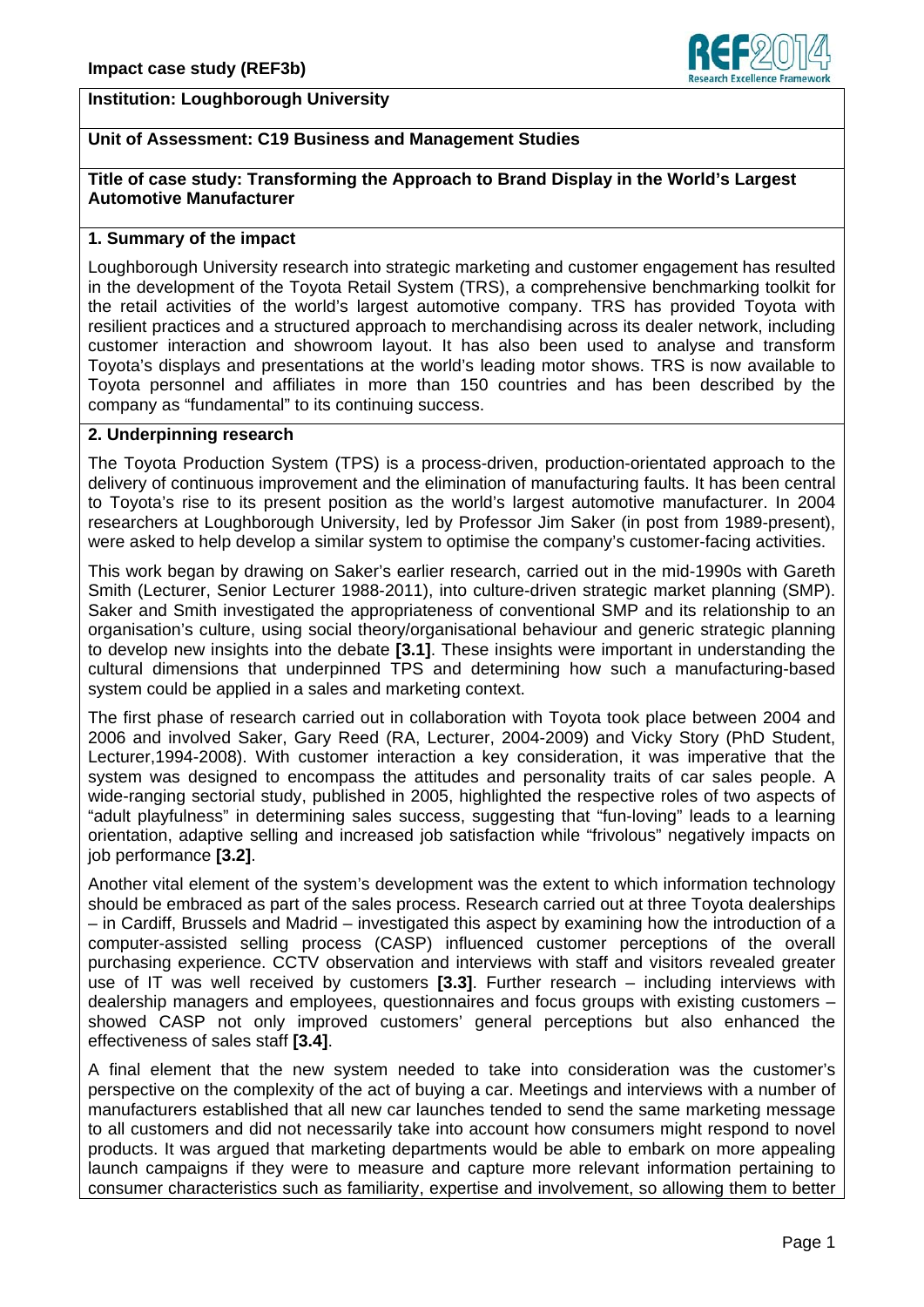

understand a product's appeal to a segment of the market rather than its entirety **[3.5]**.

Each of these research themes and the insights and findings derived from them ultimately helped inform the development of what came to be known as the Toyota Retail System.

#### **3. References to the research**

The publications from this research are published in appropriate high level mainstream business journals.

- **3.1.** Saker, JM and Smith, IG (1997) Towards Culture Driven Strategic Marketing Planning: The Use of Participatory Action Research, *Journal of Strategic Marketing*, 5(3), 127-141, ISSN: 0965-254X. DOI: 10.1080/096525497346767
- **3.2.** Maxwell, S, Reed, JM Saker, JM, Story, VM (2005) The Two Faces of Playfulness: A New Tool to Select Potentially Successful Sales Reps, *Journal of Personal Selling & Sales Management*, 25(3), 215-229, ISSN: 0885-3134. DOI: 10.1080/08853134.2005.10749060
- **3.3.** Reed, GM, Story, VM, Saker, JM (2004) Information Technology: Changing the Face of Automotive Retailing?, *International Journal of Retail & Distribution Management,* 32(1), 19- 32, ISSN: 0959-0552. DOI: 10.1108/09590550410515524.
- **3.4.** Taylor-West, P., Saker, J.M. (2012). "Computer Assisted Sales Processes in Automotive Retailing", *International Journal of Retail & Distribution Management*, 40(7), 493-509. DOI: 10.1108/09590551211239828
- **3.5.** Taylor-West, P., Saker, J.M., Champion, D. (2013). "Segmenting for complexity; persuading people to buy what they don't understand", *Journal of Strategic Marketing,* 21(4), 332-346. ISSN: 0965-254X. DOI: 10.1080/0965254X.2013.790470

Key Grant supporting the project:

**G3.1.** Project Fund Holder: Professor Jim Saker

Title: Monitoring the Toyota Retail System Implementation in Europe

 Funder: EPSRC via the Loughborough Innovative Manufacturing and Construction Research Centre. Grant: £29,083 from 10.08 – 09.10. In kind contribution from Toyota Motor Europe, £160,000.

# **4. Details of the impact**

Developed as a result of Loughborough University's research, the Toyota Retail System has been used on an increasingly widespread basis throughout the impact period. It is now available through the company's Global Knowledge Centre and has been described as "fundamental" to Toyota's status as the largest automotive manufacturer in the world.

The results of the project were first collated and developed into a guide to good practice on a dedicated TRS website coordinated by Toyota Motor Europe. They were then incorporated into the corporate publication *Toyota in Europe*, in which TRS was used to support Toyota's "customer first" initiative. Writing in *Toyota in Europe*, Toyota Motor Europe's President and CEO noted that the company's success "requires that our people be the best trained and motivated in the industry and our facilities, equipment and processes second to none". Acknowledging TRS as TPS's retail equivalent, the publication said: "TRS aims to achieve efficiency in retailing while at the same time delivering the best purchase and ownership experience for our customers." TRS was immediately installed as a cornerstone of Toyota's retailer training, with *Toyota in Europe* describing the system as "an effort to apply key lessons learned from TPS to the retail environment" **[5.1]**. The Director of Marketing and Communications at Toyota's Global Knowledge Centre (GKC) has confirmed TRS's "significant impact" on Toyota's training material **[5.7]**.

In 2009 and 2010 Toyota's National Marketing and Sales Companies implemented TRS as a benchmark of good practice in the development of their dealer networks across Europe. This process influenced every area of the retail experience, including showroom layout, display analysis, merchandising, customer process interaction and areas such as standards for activities (e.g. test-drives). The Director of Marketing and Communications at the GKC has acknowledged